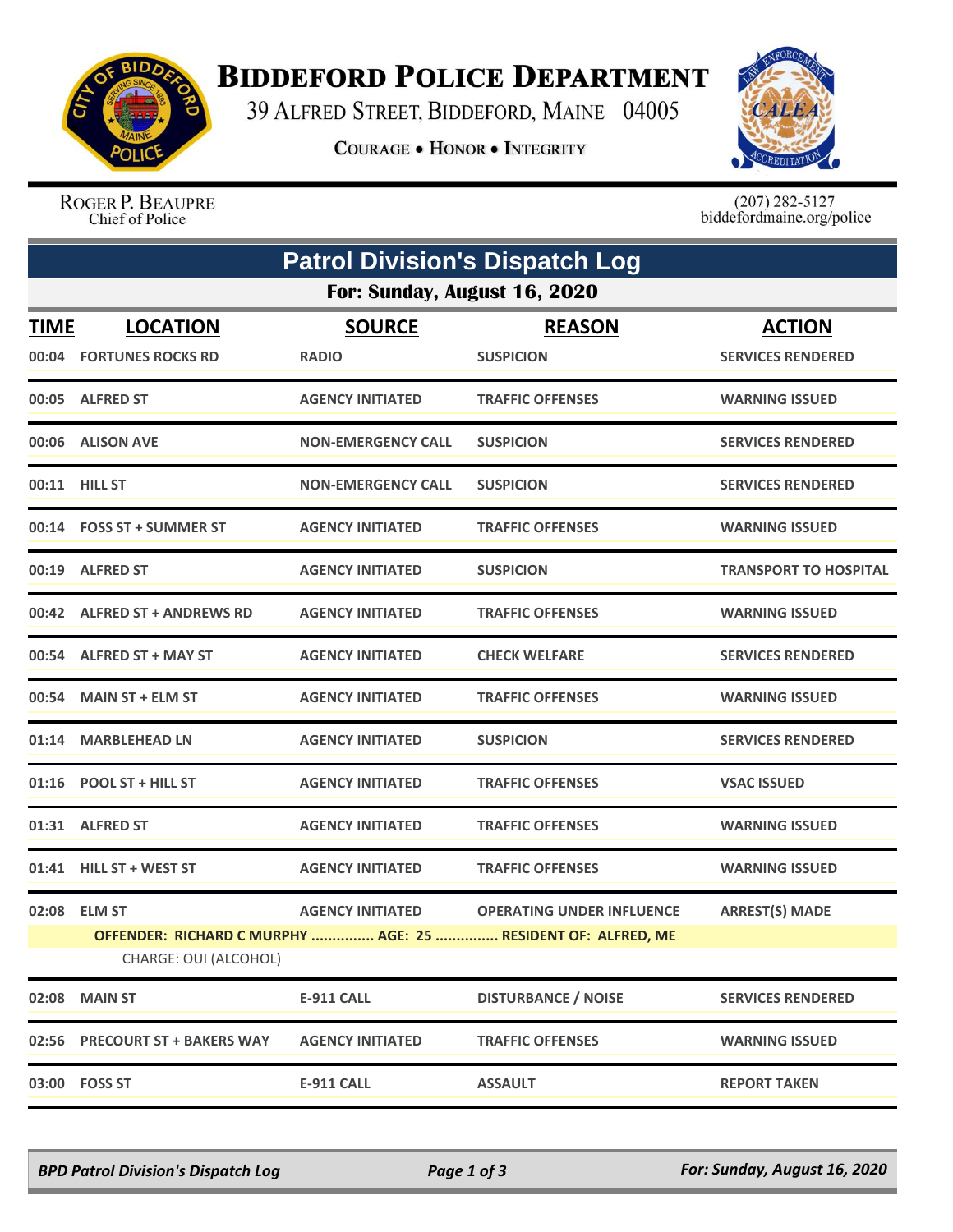| <b>TIME</b> | <b>LOCATION</b>               | <b>SOURCE</b>             | <b>REASON</b>               | <b>ACTION</b>                |
|-------------|-------------------------------|---------------------------|-----------------------------|------------------------------|
|             | 04:31 ALFRED ST               | <b>AGENCY INITIATED</b>   | <b>SUSPICION</b>            | <b>SERVICES RENDERED</b>     |
|             | 05:33 ALFRED ST               | <b>AGENCY INITIATED</b>   | <b>TRAFFIC OFFENSES</b>     | <b>WARNING ISSUED</b>        |
|             | 05:43 POOL ST                 | <b>AGENCY INITIATED</b>   | <b>TRAFFIC OFFENSES</b>     | <b>WARNING ISSUED</b>        |
|             | 06:22 THORNTON ST             | <b>AGENCY INITIATED</b>   | <b>TRAFFIC OFFENSES</b>     | <b>VSAC ISSUED</b>           |
|             | 09:27 HILLS BEACH RD          | <b>NON-EMERGENCY CALL</b> | <b>ANIMAL COMPLAINT</b>     | <b>REFERRED OTHER AGENCY</b> |
|             | 11:07 ALFRED ST + PRECOURT ST | <b>E-911 CALL</b>         | 911 MISUSE                  | <b>SERVICES RENDERED</b>     |
|             | 11:29 ALFRED ST               | <b>AGENCY INITIATED</b>   | <b>TRAFFIC OFFENSES</b>     | <b>WARNING ISSUED</b>        |
|             | <b>11:40 MAIN ST</b>          | <b>NON-EMERGENCY CALL</b> | <b>ANIMAL COMPLAINT</b>     | <b>SERVICES RENDERED</b>     |
|             | 11:59 ALFRED ST               | <b>AGENCY INITIATED</b>   | <b>TRAFFIC OFFENSES</b>     | <b>VSAC ISSUED</b>           |
|             | 12:02 BOULDER WAY             | <b>NON-EMERGENCY CALL</b> | <b>SUSPICION</b>            | <b>NEGATIVE CONTACT</b>      |
|             | 12:26 MAY ST                  | <b>AGENCY INITIATED</b>   | <b>TRAFFIC OFFENSES</b>     | <b>WARNING ISSUED</b>        |
|             | 12:36 ALFRED ST               | <b>AGENCY INITIATED</b>   | <b>TRAFFIC OFFENSES</b>     | <b>VSAC ISSUED</b>           |
|             | 13:56 ALFRED ST               | <b>AGENCY INITIATED</b>   | <b>PAPERWORK</b>            | <b>PAPERWORK NOT SERVED</b>  |
| 14:06       | <b>WENTWORTH ST</b>           | <b>AGENCY INITIATED</b>   | <b>PAPERWORK</b>            | <b>PAPERWORK NOT SERVED</b>  |
|             | 14:51 RAYMOND ST              | <b>E-911 CALL</b>         | <b>JUVENILE OFFENSES</b>    | <b>SERVICES RENDERED</b>     |
|             | 15:11 POOL ST                 | <b>E-911 CALL</b>         | 911 MISUSE                  | <b>DISPATCH HANDLED</b>      |
|             | 15:46 POOL ST                 | <b>AGENCY INITIATED</b>   | <b>PAPERWORK</b>            | <b>PAPERWORK SERVED</b>      |
|             | 15:55 MAY ST                  | E-911 CALL                | 911 MISUSE                  | <b>REFERRED OTHER AGENCY</b> |
|             | 16:19 SOUTH ST                | <b>E-911 CALL</b>         | <b>MENTAL ILLNESS CASES</b> | <b>SERVICES RENDERED</b>     |
|             | <b>16:28 POMERLEAU ST</b>     | <b>NON-EMERGENCY CALL</b> | <b>SUSPICION</b>            | <b>SERVICES RENDERED</b>     |
|             | 16:28 BIRCH ST                | <b>WALK-IN AT STATION</b> | <b>ARTICLES LOST/FOUND</b>  | <b>SERVICES RENDERED</b>     |
|             | 16:30 WEST COLE RD            | <b>WALK-IN AT STATION</b> | <b>ARTICLES LOST/FOUND</b>  | <b>REPORT TAKEN</b>          |
|             | <b>16:32 ANDREWS RD</b>       | <b>E-911 CALL</b>         | 911 MISUSE                  | <b>NO ACTION REQUIRED</b>    |
|             | 16:48 MAY ST + ALFRED ST      | <b>AGENCY INITIATED</b>   | <b>TRAFFIC OFFENSES</b>     | <b>WARNING ISSUED</b>        |
|             | 17:04 SMALLS CT               | <b>NON-EMERGENCY CALL</b> | <b>ANIMAL COMPLAINT</b>     | <b>SERVICES RENDERED</b>     |

*BPD Patrol Division's Dispatch Log Page 2 of 3 For: Sunday, August 16, 2020*